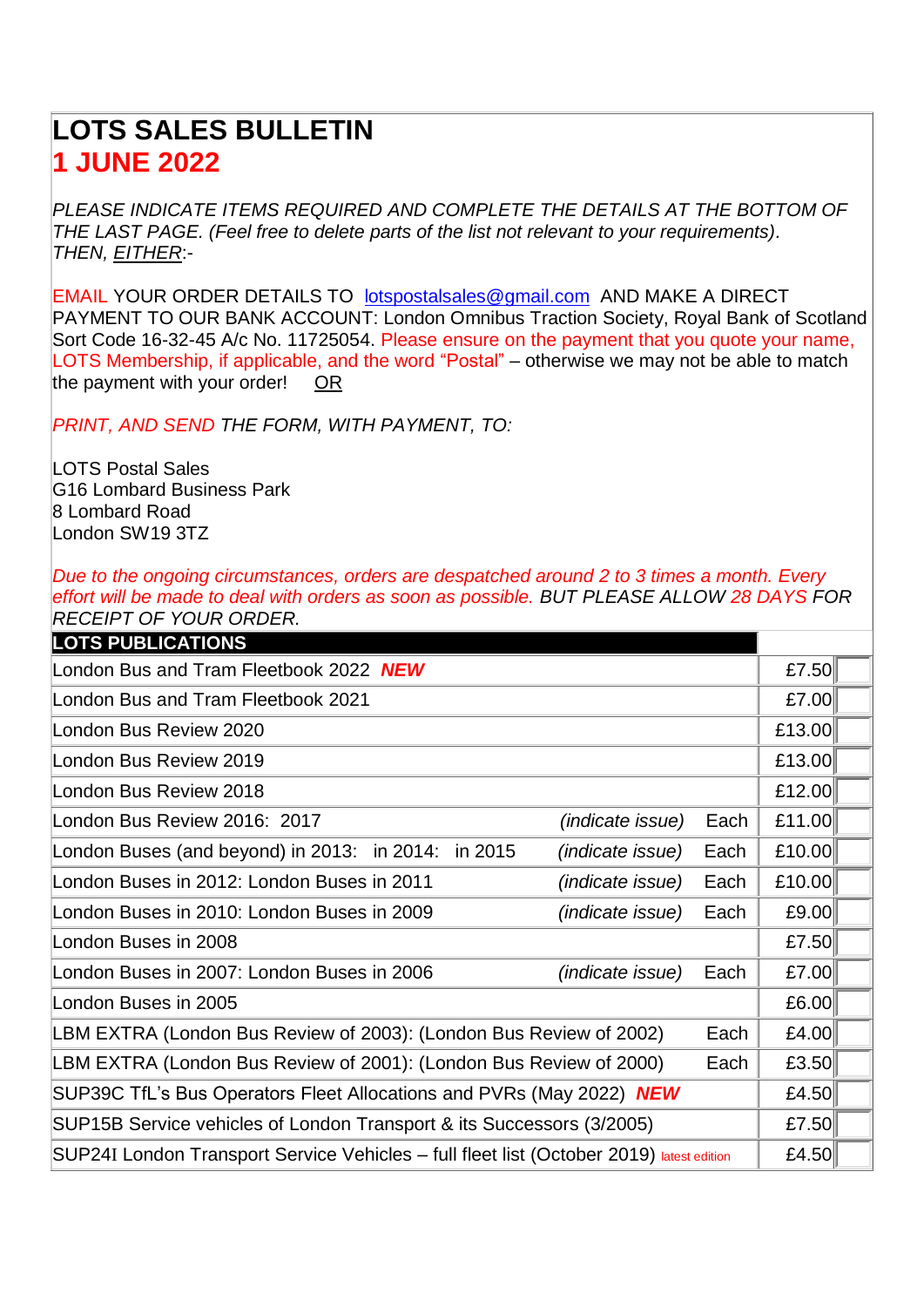| TLB Extra 1948 - TLB style vehicle news for 1948                                                 |                         | £6.50 |         |  |
|--------------------------------------------------------------------------------------------------|-------------------------|-------|---------|--|
| TLB Extra 1949: 1950: 1951: 1952 - TLB style vehicle news for 1949, etc.                         |                         | Each  | £7.00   |  |
| TLB Extra 1953: 1954: 1955: 1956 - TLB style vehicle news for 1952, etc.                         |                         | Each  | £7.00   |  |
| TLB Extra 1957: 1958: 1959: 1960 - TLB style vehicle news for 1957, etc.                         |                         | Each  | £2.00   |  |
| TLB Extra 1961: 1962: 1963: 1964 - TLB style vehicle news for 1961, etc.                         |                         | Each  | £2.00   |  |
| TLB Extra 1974: 1976 - TLB style vehicle news for 1974, etc.                                     |                         | Each  | £4.50   |  |
| TLB Extra 1977: 1978: 1979: 1980 - TLB style vehicle news for 1977, etc.                         |                         | Each  | £5.00   |  |
| TLB Extra 1981: 1982: 1983: 1984 - TLB style vehicle news for 1981, etc.                         |                         | Each  | £5.00   |  |
| Note:TLB Extras for 1965 to 1973 are occasionally available 2 <sup>nd</sup> hand- please enquire |                         |       | various |  |
|                                                                                                  |                         |       |         |  |
| Note: some earlier (2 <sup>nd</sup> hand) LBM issues are available – please enquire              |                         |       | various |  |
| London Bus Magazine LBM 76: 77: 78: 79: 80: 81: 82: 83                                           | (indicate issue)        | Each  | £2.25   |  |
| London Bus Magazine LBM 88: 89: 90                                                               | (indicate issue)        | Each  | £2.50   |  |
| London Bus Magazine LBM 91: 92: 93: 94: 95: 96: 97                                               | <i>(indicate issue)</i> | Each  | £3.00   |  |
| London Bus Magazine LBM 98: 99: 100: 101: 102: 103                                               | (indicate issue)        | Each  | £3.50   |  |
| London Bus Magazine LBM 106: 112: 113: 114: 115: 116                                             | (indicate issue)        | Each  | £3.50   |  |
| London Bus Magazine LBM 117: 118: 119                                                            | (indicate issue)        | Each  | £3.50   |  |
| London Bus Magazine LBM 122: 124: 125: 126: 127                                                  | (indicate issue)        | Each  | £3.50   |  |
| London Bus Magazine LBM 128: 129; 130: 131: 132: 133                                             | <i>(indicate issue)</i> | Each  | £4.00   |  |
| London Bus Magazine LBM 134: 135: 136: 137: 138: 139                                             | (indicate issue)        | Each  | £4.00   |  |
| London Bus Magazine LBM 140: 141: 142: 143: 144: 145                                             | (indicate issue)        | Each  | £4.00   |  |
| London Bus Magazine LBM 146: 147: 148: 149: 150: 151                                             | (indicate issue)        | Each  | £4.00   |  |
| London Bus Magazine LBM 152: 153: 154: 155: 156: 157                                             | (indicate issue)        | Each  | £5.00   |  |
| London Bus Magazine LBM 158: 159: 160: 161: 162: 163                                             | (indicate issue)        | Each  | £5.00   |  |
| London Bus Magazine LBM 164: 165: 166: 167: 168: 169                                             | (indicate issue)        | Each  | £5.00   |  |
| London Bus Magazine LBM 170: 171: 172: 173: 174: 175                                             | (indicate issue)        | Each  | £5.00   |  |
| London Bus Magazine LBM 176: 177: 178: 179: 180: 181                                             | (indicate issue)        | Each  | £5.00   |  |
| London Bus Magazine LBM 182: 183: 184: 185: 186: 187                                             | (indicate issue)        | Each  | £5.00   |  |
| London Bus Magazine LBM 188: 189: 190: 191: 192: 193                                             | (indicate issue)        | Each  | £5.00   |  |
| London Bus Magazine LBM 194: 195:                                                                | (indicate issue)        | Each  | £5.00   |  |
| London Bus Magazine LBM 196 Summer 2021                                                          |                         |       | £5.00   |  |
| London Bus Magazine LBM 197 Autumn 2021                                                          |                         |       | £5.00   |  |
| London Bus Magazine LBM 198 Winter 2021 recent                                                   |                         |       | £5.00   |  |
| London Bus Magazine LBM 199 Spring 2022 NEW                                                      |                         |       | £5.00   |  |
| black LBM 'Cordex' binder (takes up to 12 issues of LBM)                                         |                         | #     | £7.00   |  |
| # if ordering solely one binder overall, please add an extra £1.00                               |                         |       |         |  |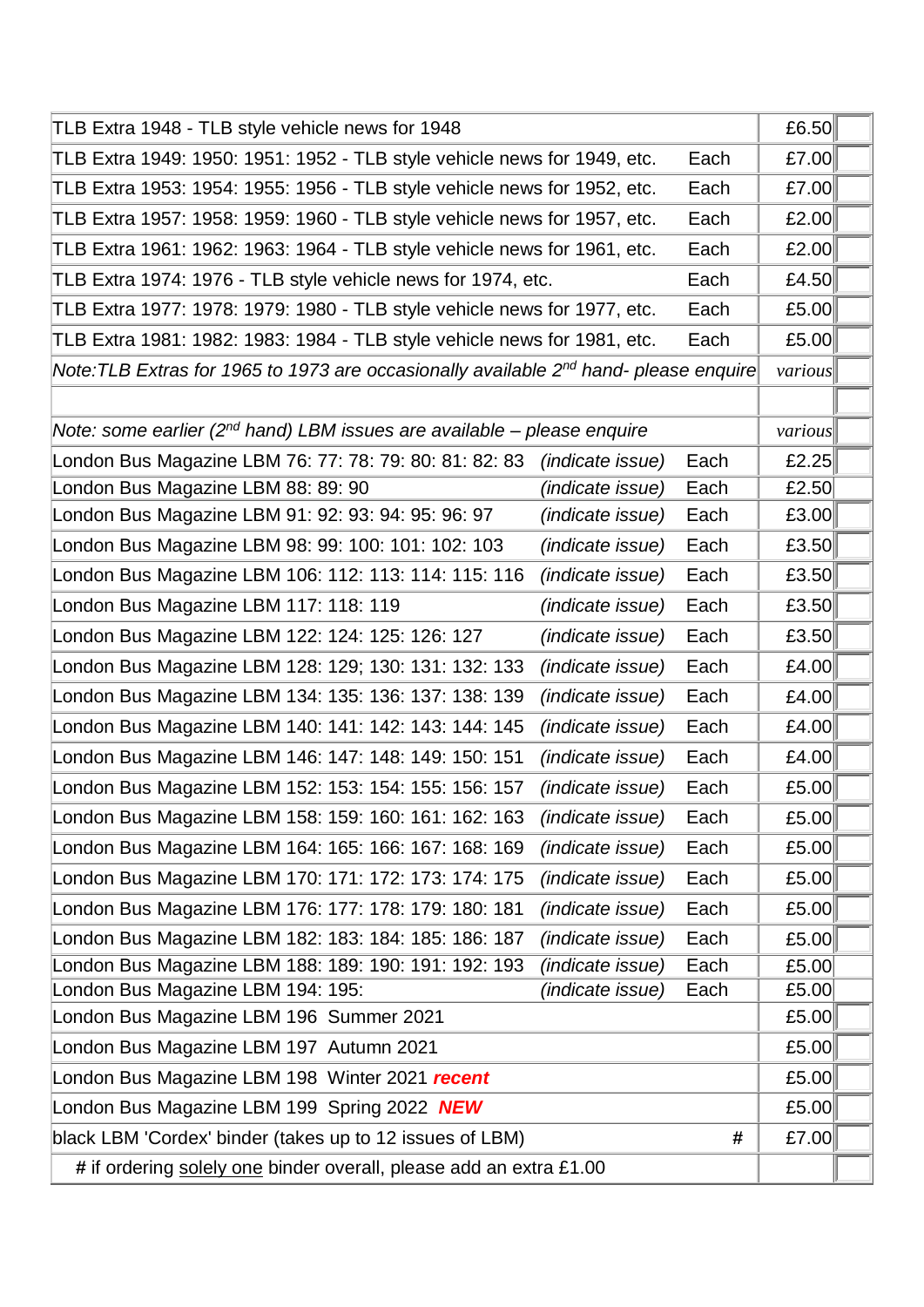| TLB 'Cordex' binder (takes up to 12 issues of TLB)<br>#<br>∣red                                  | £7.00  |
|--------------------------------------------------------------------------------------------------|--------|
| blue SUP 'Cordex' binder (takes up to 12 editions of SUPs or TLB Extras)<br>#                    | £7.00  |
| black A4 'Cordex' binder (takes up to 12 A4 softback issues)<br>#                                | £7.00  |
| # if ordering solely one binder overall, please add an extra £1.00                               |        |
| <b>FROM CAPITAL TRANSPORT</b>                                                                    |        |
| London's Sixties Buses (Mick Webber)                                                             | £14.95 |
| Green No More LCBS from beginning to end (Peter Aves)                                            | £30.00 |
| Green All Over The decline of LT's Country Buses 1955-1969 (Peter Aves)                          | £35.00 |
| GS - The London Guy Special (Peter Aves & Alan Charman)                                          | £35.00 |
| London Trolleybuses a second album in black and white (Mick Webber)                              | £19.95 |
| London's Seventies Buses (Matt Wharmby)                                                          | £14.95 |
| Garaging London's Red Buses A black and white album (Mick Webber)                                | £35.00 |
| London's Country Buses (Kevin McCormack)                                                         | £14.95 |
| Streets of London Buses The 1960s to the 1990s (Kevin McCormack)                                 | £30.00 |
| Working For London Buses Stories from those involved recent                                      | £25.00 |
| Steering London Through London's Road Services in WWII (Beard & Webber) NEW                      | £40.00 |
| Mr. Gibson's Ticket Machine The Complete Story 1944-1993 (Anthony Cross) NEW                     |        |
| The London Q (Ken Blacker) NEW                                                                   |        |
| Bus Stations in Britain The Fifties to the Eighties (Kevin McCormack) recent                     | £30.00 |
| London's Railway Termini <i>Photographs at the End of the Line</i> (Nixon & Lloyd) <i>recent</i> | £19.95 |
| London's Disused Underground Stations (J. E. Connor) expanded edition recent                     | £19.95 |
| Away From It All By Underground - small poster adverts (Jonathan Riddell)                        | £19.95 |
| Do Not Alight Here (Ben Pedroche) - updated 2021 Handbook edition                                | £8.95  |
| London's Disused Railway Stations - The East End (J. E. Connor)                                  | £25.00 |
| London's Disused Railway Stations - Inner S. E. London (J. E. Connor)                            | £19.95 |
| Steam Around London – mid 1950s to July 1967 (Michael Welch)                                     | £19.95 |
| Wires Above South East London (Robert Harley) Heathfield Publishing                              | £25.00 |
| <b>FROM OTHER PUBLISHERS</b>                                                                     |        |
| Greater London Bus Map Issue 39 - 2nd April 2022 NEW                                             | £2.00  |
| Greater London Bus Map Issues 32-38 (indicate issue)<br>Each                                     | £2.00  |
| Greater London Bus Map Issues 11-31 (indicate issue)<br>Each                                     | £1.50  |
| Greater London Bus Map Issues 2-10 <i>(indicate issue)</i><br>Each                               | £1.00  |
| Greater London Bus Map 3rd October 1934                                                          | £5.00  |
| Greater London Bus Map 11th June 1939 2nd edition                                                | £4.00  |
| Greater London Bus Map December 1940                                                             | £4.00  |
| Greater London Bus Map January 1943 2nd edition                                                  | £4.00  |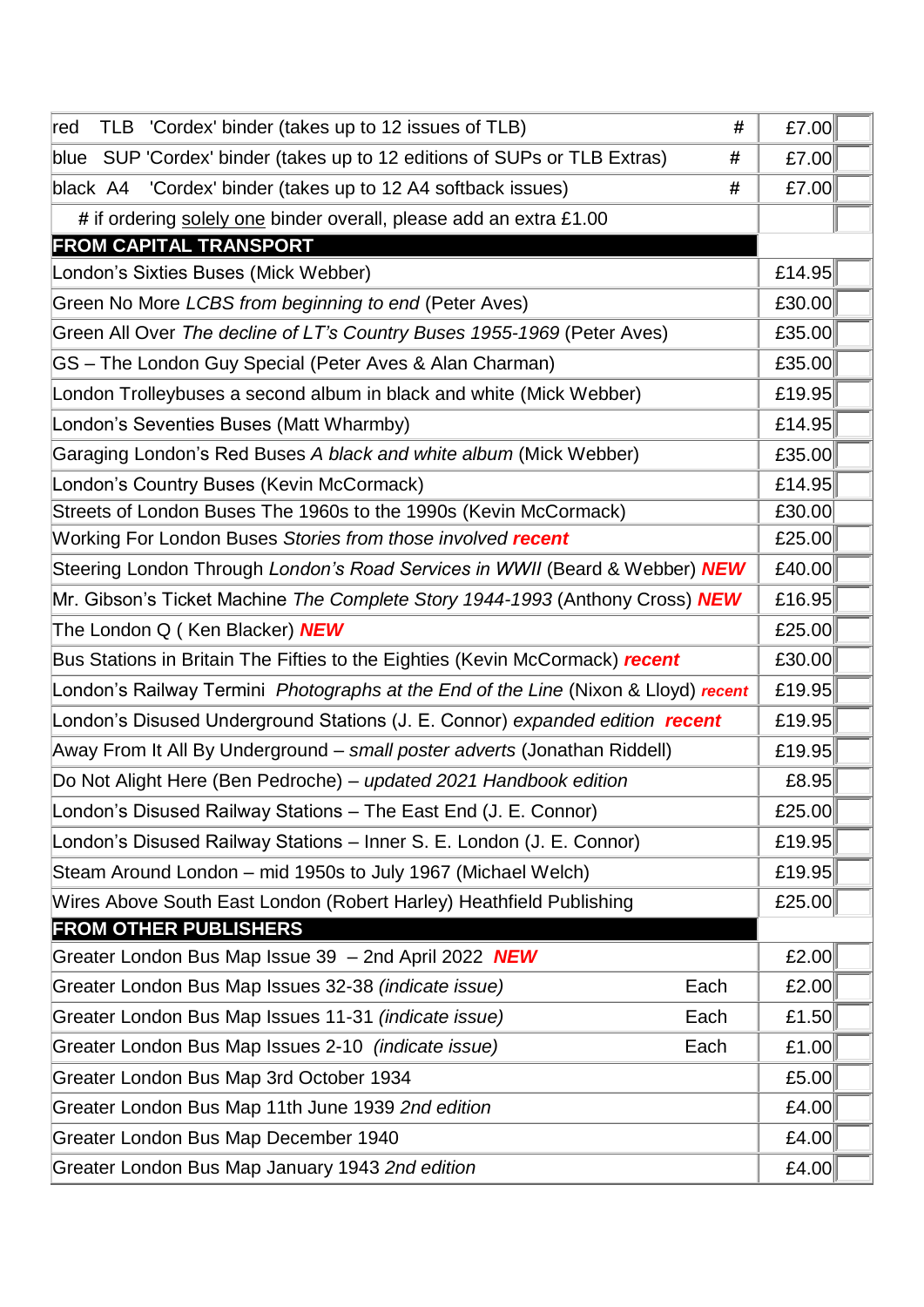| Greater London Bus Map June 1946 2nd edition                                      | £4.00  |        |
|-----------------------------------------------------------------------------------|--------|--------|
| Greater London Bus Map July 1952 2nd edition                                      | £4.00  |        |
| Greater London Bus Map 30th April 1958 2nd edition                                |        |        |
| Greater London Bus Map July 1964                                                  |        |        |
| Greater London Bus Map 1st January 1970 2nd edition                               | £4.00  |        |
| Greater London Bus Map 10th April 1976                                            | £4.00  |        |
| Greater London Night Bus Map - 2nd April 2022 NEW                                 | £4.00  |        |
| Greater London Night Bus Map 2017: 2018: 2019<br>Each<br><i>(indicate issue)</i>  | £4.00  |        |
| Greater London Night Bus Map 2011: 2012: 2013: 2014<br>(indicate issue)<br>Each   | £4.00  |        |
|                                                                                   |        |        |
| Motor Omnibus Routes in London Vol.2 1908 - 1912 (LHRG)                           | £7.50  |        |
| Motor Omnibus Routes in London Vol.3 1913 - 28/2/1915 revised (LHRG)              | £10.00 |        |
| Motor Omnibus Routes in London Vol.4 1915 - 1919 (LHRG)                           |        |        |
| Motor Omnibus Routes in London Vol.5 1920 - 1921 (LHRG)                           | £8.50  |        |
| Motor Omnibus Routes in London Vol.6A 1922 - 1924 (LHRG)                          |        | £17.00 |
| Motor Omnibus Routes in London Vol.7A 1/12/1924 - 1926 (LHRG)                     |        | £16.50 |
| Motor Omnibus Routes in London Vol.8A 1927-1928 (LHRG)                            |        |        |
| Motor Omnibus Routes in London Vol.9A 1929-1930 (LHRG)                            |        | £12.00 |
| Motor Omnibus Routes in London Vol.11A 1933-1934 (LHRG)                           |        | £13.00 |
| London Bus & Underground Timetables 1873 to 2016 (LHRG)                           |        | £10.00 |
| London Bus & Underground Timetables Supplement (9/2018) (LHRG)                    |        |        |
| London's Buses Vol.3 - Country Independents 1919-1939 West (LHRG)                 |        |        |
| Fred Ivey's Pictures - A Celebration (LHRG) recent                                |        |        |
| Around Waltham Forest by Bus, Tram & Train Historical local scenes over 200 years |        |        |
| (The transport story of Waltham Forest) (by Roger Torode) (LHRG) <b>NEW</b>       |        |        |
|                                                                                   |        |        |
| London Trolleybus collection (Mick Webber) (Bowden Publishing) recent             |        |        |
| London Transport's Country Bus Garages (Mick Webber) (Bowden Publishing)          |        |        |
| London Country Vehicle Memories (Bowden & Dryhurst) (Bowden Publishing)           |        |        |
| In Focus 8: RTW London Wide (Bowden Publishing)                                   |        |        |
| In Focus 10: Imberbus, 10 years across Salisbury Plain (Bowden Publishing)        |        | £10.00 |
| In Focus 12: Lowbridge London (Bowden & Dryhurst) (Bowden Publishing) recent      | £10.00 |        |
| RT Memories Capital Service For Forty-Years (Bowden Publishing)                   | £16.00 |        |
| RT Afterlife - a review of subsequent owners (Bowden Publishing)                  |        |        |
|                                                                                   |        |        |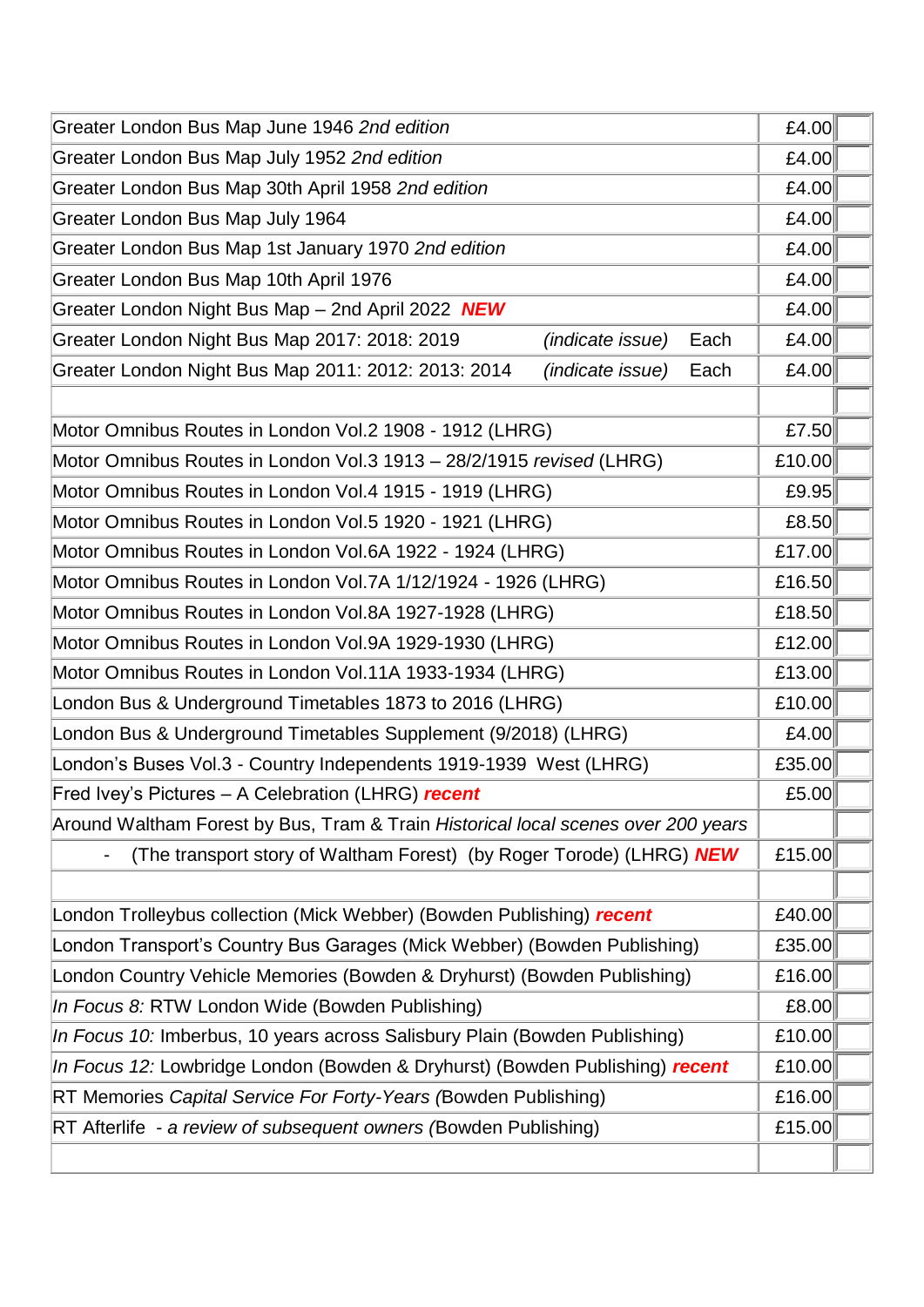| Trolleybuses in London's Docklands (Adam Gordon)                                    | £25.00 |  |
|-------------------------------------------------------------------------------------|--------|--|
| Trolleybuses in East Central London (Adam Gordon)                                   | £30.00 |  |
| London Trolleybus Depots Part 2 (Hugh Taylor) (Adam Gordon)                         | £39.00 |  |
| London Trolleybus Depots Part 3 (Hugh Taylor) (Adam Gordon) NEW                     | £44.00 |  |
| London Transport Country Buses Part One - South (L. Akehurst) (A. Gordon)           | £40.00 |  |
|                                                                                     |        |  |
| The London Volvo B7TL (Matthew Wharmby) Pen & Sword NEW                             | £35.00 |  |
| The London Dennis Trident (Matthew Wharmby) Pen & Sword recent                      | £35.00 |  |
| The London Volvo B9TL & B5LH Pen & Sword pub. 2020                                  | £30.00 |  |
| Today's London Buses (Reiss O'Neill) Pen & Sword                                    | £35.00 |  |
| London's Buses 1979-1994 The Capital's Bus Network in Transition (Bartlett) NEW     | £30.00 |  |
| Buses & Coaches In & Around Walton-on-Thames & Weybridge (James) recent             | £30.00 |  |
| London's Historical Railway Terminal Stations - An Illustrated History (Swaine) NEW | £30.00 |  |
| Today's London Overground - A Pictorial Overview (Justin Bailey) Pen & Sword        | £30.00 |  |
| Croydon Tramlink - a definitive history (Gareth David) Pen & Sword                  | £30.00 |  |
| The London 'E/1' Tram (Peter Waller) Pen & Sword                                    | £25.00 |  |
| The London Feltham Tram - evolution of a classic design (Waller) Pen & Sword        | £25.00 |  |
| Regional Tramways: LT (inc. DLR and Tramlink) (Waller) Pen & Sword                  | £25.00 |  |
|                                                                                     |        |  |
| Eastern National & Thamesway in London Part 1: Tendered Services (EBEG) SALE:       | £8.00  |  |
| Vehicle History File - London DMS (Andrew Woolhouse) (Woolybus)                     | £22.50 |  |
|                                                                                     |        |  |
| SEC Fleetbook 2021 (Fleets of B & H, First H & D, Stagecoach SE) latest edition     | £7.50  |  |
| Sussex Independents 2021 (SEC) latest edition                                       | £6.00  |  |
| Southdown Survivors Fourth Edition Autumn 2021 (SEC) recent                         | £6.00  |  |
| Southdown Fleet & Routes 1939 (revised edition) (SEC)                               | £7.00  |  |
| Southdown Fleet History Part 28 1963 (SEC)                                          | £7.00  |  |
| Southdown Fleet History Part 29 1964 (SEC)                                          | £7.00  |  |
| Southdown Fleet History Part 30 1965 (SEC)                                          | £7.00  |  |
| Southdown Fleet History Part 31 1966 (SEC) NEW                                      | £7.00  |  |
| Brighton & Hove Fleet History Part 11 (1963-68) (SEC)                               | £7.00  |  |
| Brighton & Hove Fleet History Part 12 (Epilogue (i)1969-71) (SEC)                   | £7.00  |  |
| Brighton & Hove Fleet History Part 13 (Epilogue (ii)1971-74) (SEC)                  | £7.00  |  |
| 2021 Route Handbook of B & H (revised edition) - PHX on behalf of SEC               | £2.00  |  |
| 2021 route Handbook of Stagecoach South Ltd - PHX on behalf of SEC                  | £2.00  |  |
|                                                                                     |        |  |